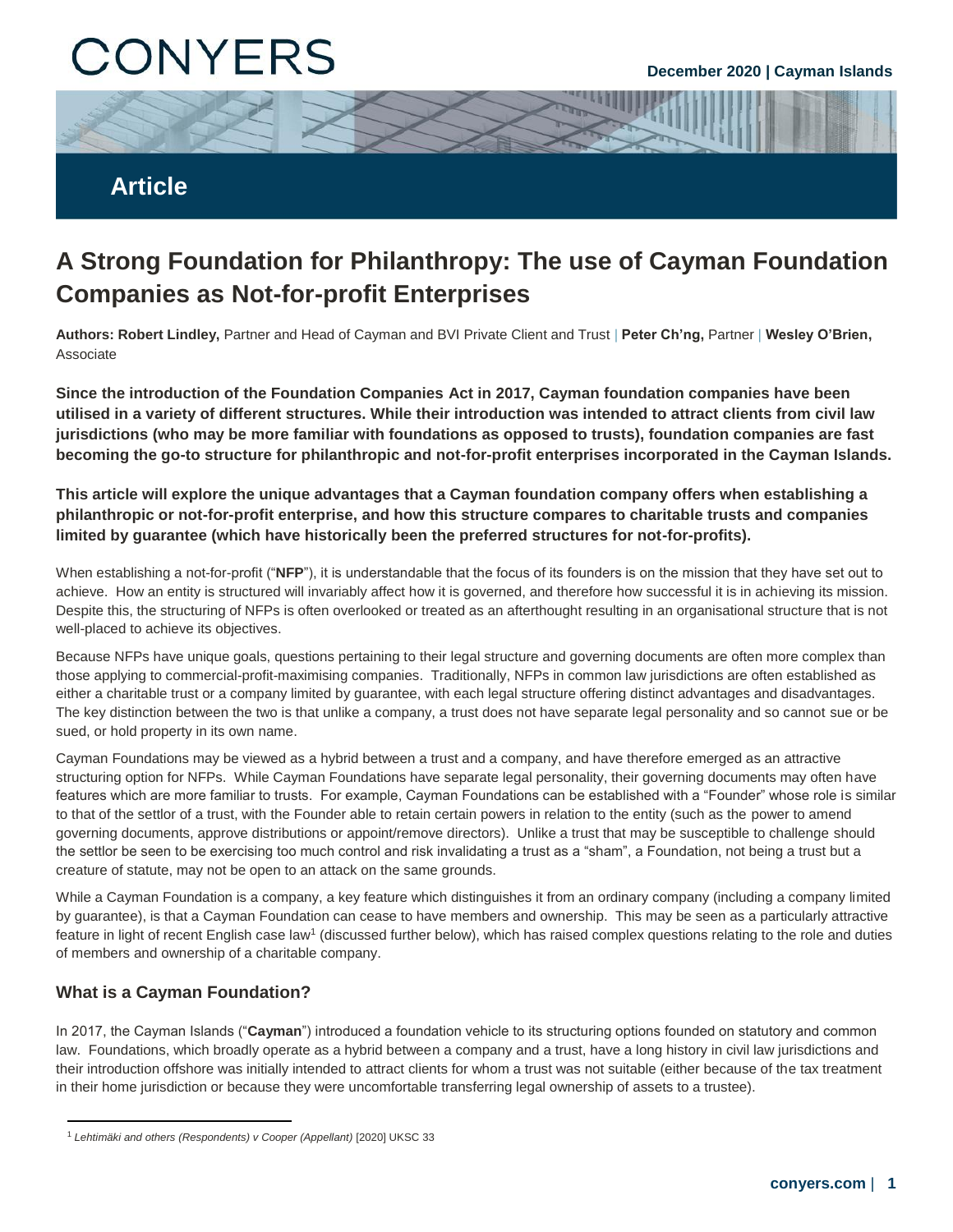The Cayman Foundation Companies Act, 2017, provides for the incorporation of a new variation of Cayman company, known as a "foundation company" ("**Cayman Foundation**").

jurisprudence in respect of Cayman companies will, to the extent it is relevant, also apply to a Cayman Foundation, therefore achieving Whereas other offshore jurisdictions have sought to establish an entirely new set of rules for their respective foundation offerings, the approach in Cayman was to build off the existing Companies Act framework. As such, the Cayman Companies Act applies to Cayman Foundations (save to the extent that it is excluded or modified by the Foundation Companies Act or otherwise inconsistent with its provisions). This means that the fundamental corporate structure of a Cayman Foundation is a tried and tested one and that legal a high level of familiarity and certainty in its legal treatment.

#### **Features of a Cayman Foundation**

#### **Establishment**

A Cayman Foundation may be formed for any lawful purpose and need not satisfy any restrictive definition as to what constitutes a 'charity'. Indeed, a Cayman Foundation may have multiple purposes, including both charitable and non-charitable purposes, potentially avoiding the need to set up duplicate structures.

In setting up a Cayman Foundation, the drafter may choose to either convert an existing Cayman company to a Cayman Foundation, or incorporate a new Cayman Foundation. In all cases, it will be a body corporate with separate legal personality and limited liability.

While technically a company, there are aspects of a Cayman Foundation which more closely resemble a trust, and certain provisions of the Cayman Islands' Trusts Act are extended to apply to Cayman Foundations. This includes section 48 of the Trusts Act which allows fiduciaries (including the Supervisor of a Cayman Foundation) to apply for the directions of the Cayman Court (often referred to as a "blessing" application). This is a remedy which can be useful to protect the Supervisor and other fiduciaries when making significant decisions, for example when making a major philanthropic gift or undertaking.

Furthermore, the fiduciaries of a Cayman Foundation (including its directors and any other fiduciary power holders) can make use of section 64A of the Trusts Act which provides the Grand Court of the Cayman Islands with explicit jurisdiction to set aside "*mistaken decisions by trustees and other fiduciaries*" (this broadly be being a codification of a similar common law rule, known as the rule in *Re*  Hastings Bass<sup>2</sup>).

The Foundation Companies Act is highly flexible and allows for bespoke governing documents tailored to the individual circumstances and requirements of the particular entity. Thus, while some of the key features of a Cayman Foundation are described in this article, it should be borne in mind that there is significant scope to adapt the roles and responsibilities of the various offices, and the applicable rules, as is appropriate to individual circumstances.

#### **Key Roles**

Ordinarily, a Cayman Foundation will have the following roles:

- Founder: similar to the settlor of a trust, this will generally be the legal person responsible for establishing the structure. As the Foundation Companies Act does not formally define the role of a "Founder", the governing documents may specify what (if any) powers the Founder will retain, for example the Founder may reserve the power to appoint the directors, amend its governing documents or alternatively the Founder may have no ongoing role in relation to the Cayman Foundation.
- Director(s): as with an ordinary company, a Cayman Foundation is managed by its board of directors. By default, the role and powers of the directors will be the same as for an ordinary Cayman company (albeit that this may be shaped by any powers conferred on other officeholders such as the Founder). The directors will owe the same duties to a Cayman Foundation as applies in respect of an ordinary company.
- Member(s): While a Cayman Foundation must initially be incorporated with one or more members (in the same way as an ordinary company), one of the key features of a Cayman Foundation is that it can cease to have members at any time. The cessation or absence of a member will not affect the Cayman Foundation's existence, capacity or powers.
- Supervisor(s): Where a Cayman Foundation ceases to have members, it must have one or more "Supervisors" (who may but need not be directors). As suggested by the title, such officeholder essentially fills the gap left by the lack of members in that

<sup>1</sup> <sup>2</sup> [1975] Ch 25